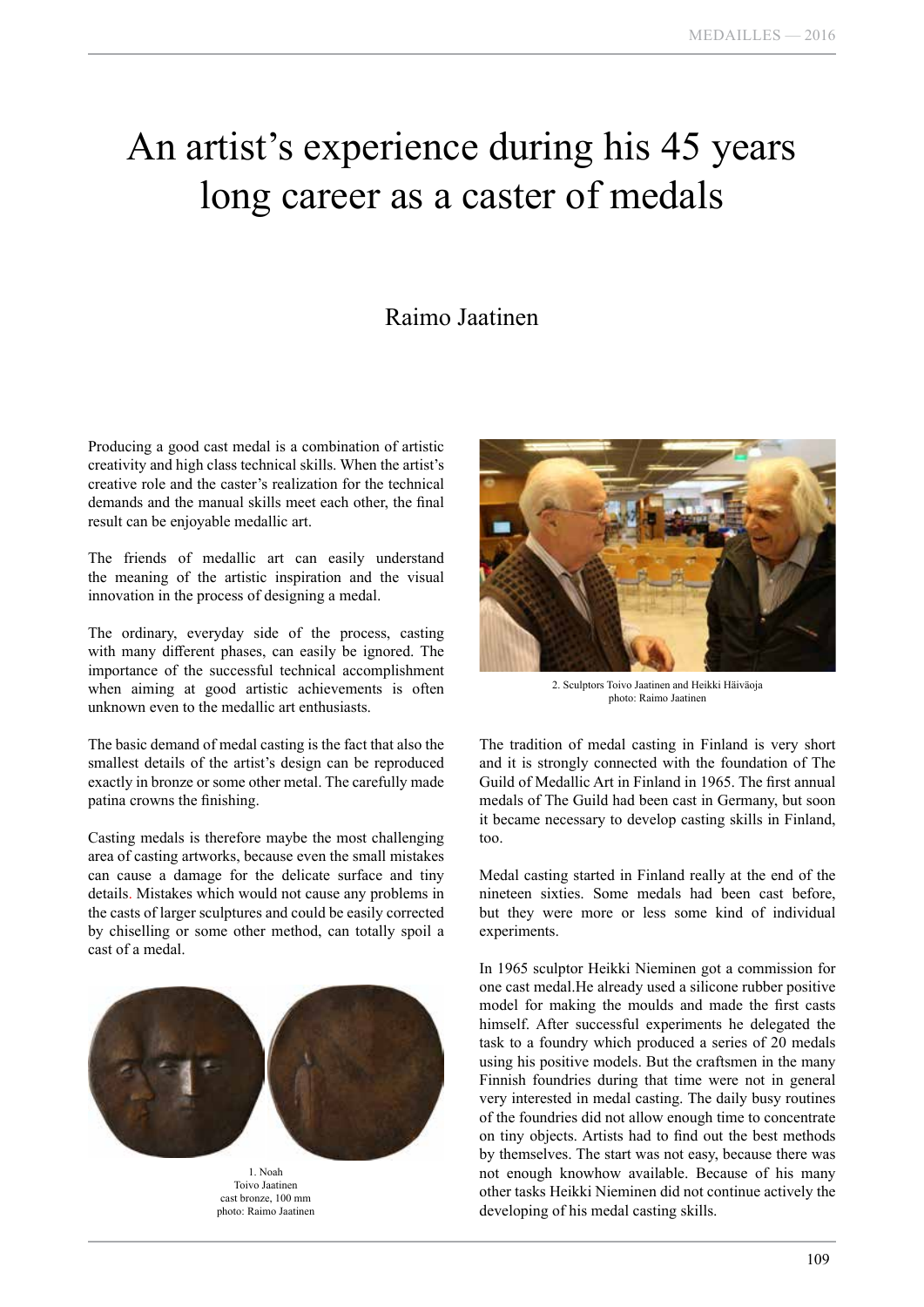

3. A waterfall in Kuusamo photo: Juha Länsiluoto

In 1967 artist Martti Suominen made the casting work for Toivo Jaatinen's medal "*Noah*", the annual medal of the Guild of Medallic Art and it was the first bigger series of cast medals realized in Finland. Mr. Suominen also had too many and maybe more important projects that he could have had energy to

continue with medal casting.

Sculptor Heikki Häiväoja, a great artist and known also as a talented craftsman with many manual skills, made some experiments with medal casting, too. But then Heikki suggested to sculptor Toivo Jaatinen, my father, that he should start to find still better methods for bronze casting in general and especially for medal casting. Toivo was known also as a very skilful man, who had a gift for technical innovations. Toivo started to make experiments and found good solutions for instance how to make proper mould masses and better positive models for mould production. He also found a reasonable solution to cast very thick and heavy medals without the problems of making metal shrink.

Here starts also my role as a caster of art medals.

In the autumn 1970, I was not a very happy young man. I had finished high school and the obligatory 11 months of military service. I had failed at a couple of entrance tests for universities, I did not have a job and the worst of all, I did not have a girlfriend. I lived with my parents. My father suggested to me that I could work with him and start to learn the casting skills. Because I was too inefficient and lazy to find any other solutions, I accepted my father's offer and began to work. In this way started my casting career and the co-operation with my father, which still goes on occasionally, though Toivo is now 90 years old.

When I, a couple of years later, succeeded in starting my studies at the university of Art and Design in Helsinki, I had learnt enough in order to do casting simultaneously.





4. 15 years old student Kerttu Snäkin photo: Kari Kantola

5. Bronze casting at Kuusamo college photo: Kari Kantola



6. Kuusamo medal Mia Arentz-Grastvedt cast bronze, 100 mm photo Raimo Jaatinen

It was not necessary to find any other jobs between the terms. There were enough casting projects available.

After finishing the studies my professional life has been divided between three sections: teaching visual arts in different adult institutes, casting medals and sculptures and making my own artistic projects.

Now I draw a pension, but life goes on almost like before. I still go on teaching, but the daily routines with lessons have been history for a long time. I have concentrated on directing short courses for bronze casting skills at various schools.

Kuusamo College in a small town of Kuusamo, 800 km to the north east from Helsinki, has been the most important place for me. I have been teaching there for two or three times annually since 1996 and directed also a couple of ancient art symposiums. Most of the students there have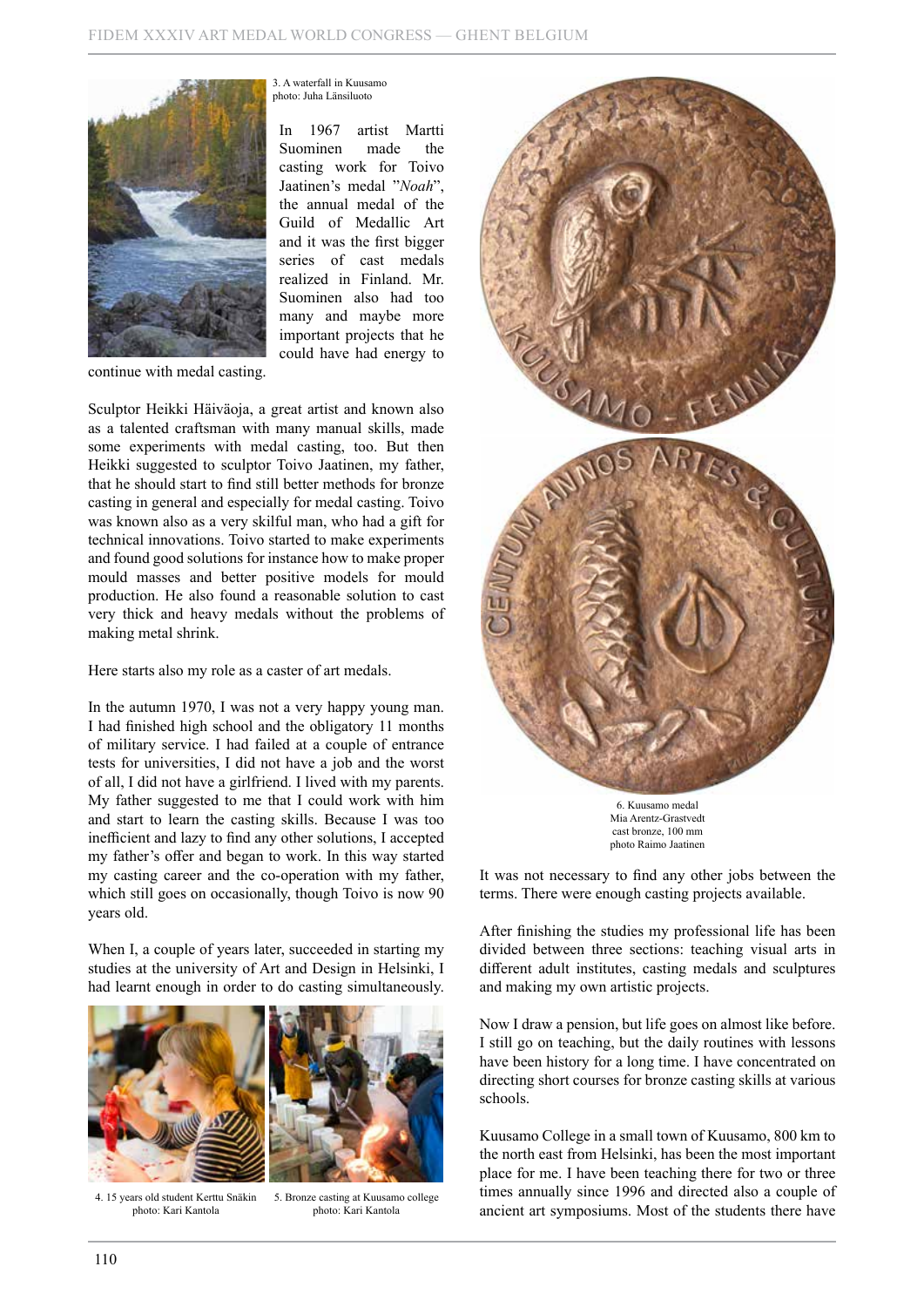

7. The Finnish dream Kaija-Riitta Iivonen cast bronze, 110 mm photo: Raimo Jaatinen





8. The Baltic sea Anne Meskanen cast bronze, 85x75 mm photo: Raimo Jaatinen

been non-professional artists, but many of them are really devoted to sculpture and also very talented. I have found good friends among these people and learnt a lot myself from their creativity and skills. Kuusamo College has arranged already for many decades different kinds of art courses both for professional and non-professional artists. In spite of its distant location from the larger population centres of Finland the college has succeeded to attract year after year most of its students just from these areas.

I have also had an active role in organizing three international medallic art symposiums in Finland. During the symposiums the participating artists created tens and tens of fine medals, most of which were cast in bronze. Many of these medals have been exhibited also in the exhibitions of FIDEM congresses.

During the second symposium at Kankaanpää Art School we made so many casts that one of the participants, the

well-known Dutch medal sculptor Mirjam Mieras was really astonished. She once told me that I and my Finnish colleagues must really love casting, because we looked so happy during the hard process.

As you know, Mirjam has a totally different kind of approach, more conceptual to medallic art, and she uses different kinds of materials than bronze. But Mirjam was right, we Finnish sculptors were happy and full of energy. We felt we worked like Hephaestus, the god of fire and metallurgy from the ancient Greek mythology.

When the molten metal is successfully poured in to the well-prepared moulds and after opening them you find complete replicas of the original design in bronze, you can really feel satisfied. When the molten bronze obeys your will you can have a sense of power and the feeling that all the gates are open to your creativity.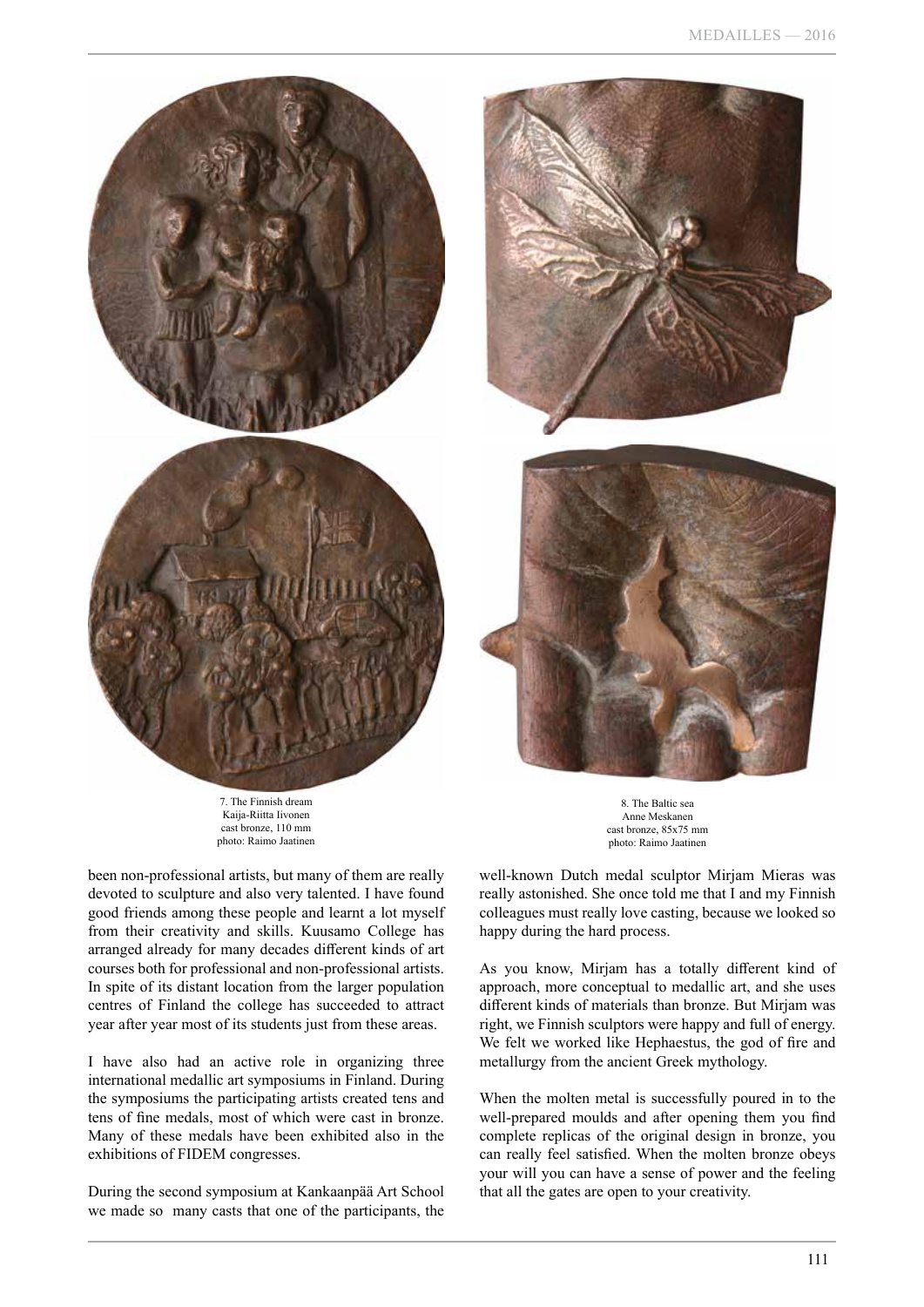

Raimo Jaatinen cast bronze, 115x110 mm photo: Raimo Jaatinen

In medallic art I have a double role. I have also designed many medals myself, although the number of my medals is very small compared to many other artists with a long career. I have participated in FIDEM exhibitions since 1992, and also here in Ghent you can find two of my medals in the exhibition.

I have also won some prizes at some Finnish art medal competitions. For instance, in 1998 I got the first prize at the annual medal competition arranged by the Guild of Medallic Art in Finland. And yet, I think that my role in medallic art has been more important when carrying out other artists' designs than being a medal artist myself. In any case, my close touch with medallic art in many forums and being an artist at the same time has helped me to develop my technical skills.

I have wanted to be a very flexible person when negotiating with the artists about the future casting processes. It

Raimo Jaatinen cast bronze, 120 mm photo: Raimo Jaatinen

is important that an artist can trust the caster´s skills completely, without any fear that the medals in bronze will give a wrong kind of impression compared to the original vision of the artist.

During my caster career I have cast maybe thousands of medals altogether, most of which to the The Guild of Medallic Art which had a lot of members 25-30 years ago, more than 250.

A few years ago, according to the rules of the Guild all the members received the annual medal. Casting so many medals with a close deadline was sometimes very exhausting, but at the same time casting was an important source of income to my family. In addition to bronze, I have also cast a couple medal series in silver.

Almost all Finnish foundries and sculptors have adopted the traditional lost wax method and not sand casting,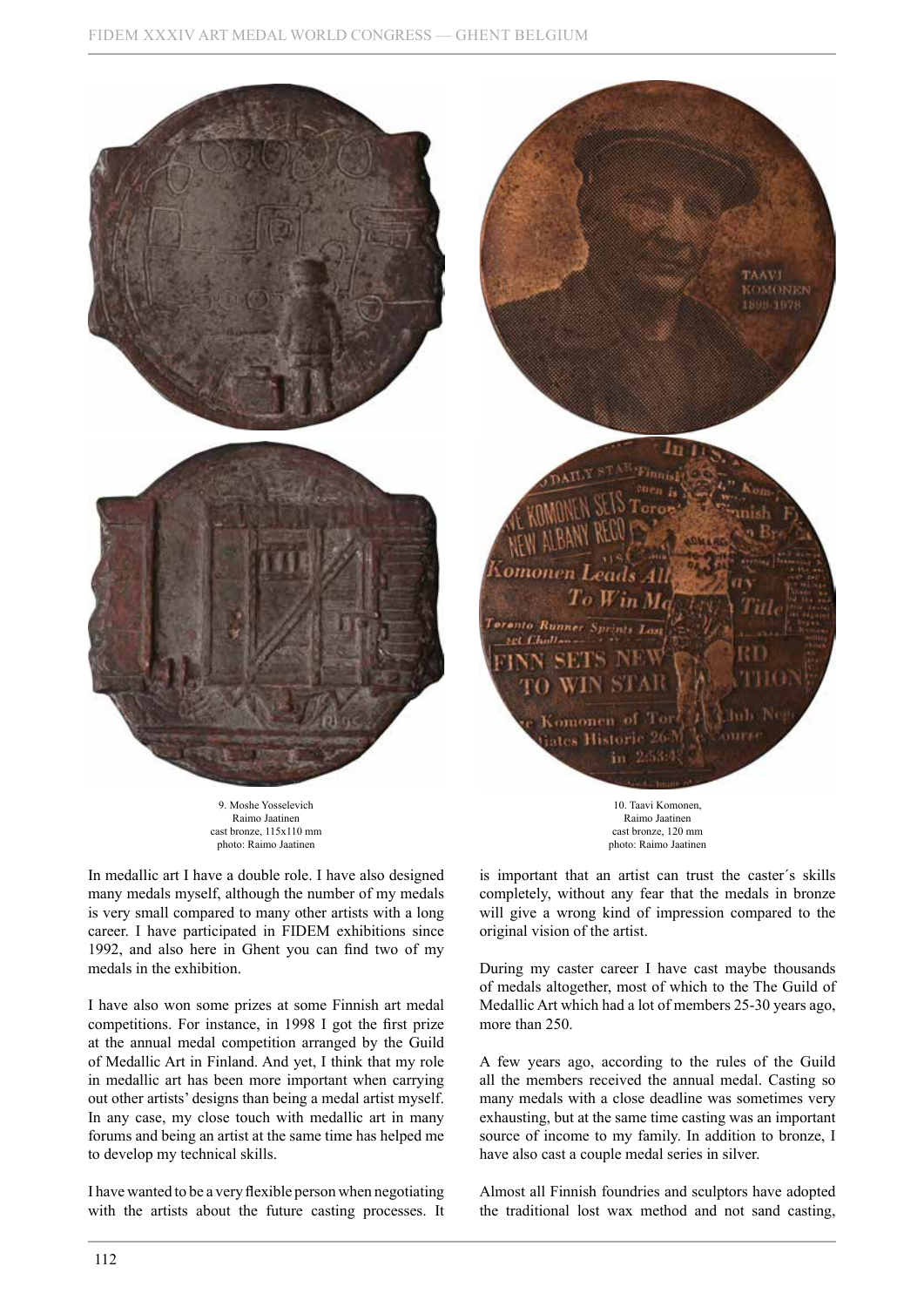



11. Wheels of love Raimo Jaatinen cast bronze, 110 mm photo: Raimo Jaatinen

and so the basis of Finnish medal casting is also the lost wax method. Thus the tradition is different from Central Europe, where sand casting is very common. I have myself seen skilful craftsmen working with sand casting method in Slovakia and in Hungary.

The idea of lost wax method is thousands of years old. The basis of this method is very simple. The sculpture is modelled directly from wax or the wax model is made by the help of a plaster, vinamold or silicone rubber mould. The wax model, pouring cup, so called runners and air channels are covered by an investment which is traditionally a mixture of crushed brick and plaster. When the moulds are heated in a special kiln till the temperature approximately of 700 C, all the wax burns out leaving inside the mould a hollow space, where the molten bronze later will be poured.

The modern version of lost wax method is to use ceramic shell moulds. Especially in the UK this method is very popular, and there are a couple of foundries also in

are made carefully. Fingerprints in wax model can be seen in the final bronze reproduction. Sand casting can be a very exact method, too, but there are limitations for the model. It cannot be very complicated, because the delicate sand mould must be detached from the model without causing any damage either to the mould or the model. For individual medals the lost wax method, and especially the modern version with ceramic shell moulds, is a good way to make casts. But if larger series are needed, producing and finishing big amounts of small wax models is a very slow process and requires the most careful attitude all the time.

Lost wax process is a very exact method if all the phases

I told before that already as early as 1965 sculptor Heikki Nieminen used silicone rubber positive models for producing a series of 20 medals. This way he avoided the slow process of making a finished wax model for each medal required. Toivo Jaatinen and his two friends, sculptors Markku Kitula and Leena Turpeinen made improvements to Heikki Nieminen´s invention. With Mr.

Finland making use of that method. Heating the traditional moulds always requires several hours, but burning wax out from ceramic shell moulds takes only less than half an hour.

In the sand cast method layers of special casting sand is compacted to the surface of the sculpture, medal or bas-relief. Compacting makes the layers so hard, that they can be detached from the surfaces of the models and this way they form a mould or parts of that. The models for the sand casting must be made from some hard material.

> 12. Positive model for mould making photo: Raimo Jaatinen